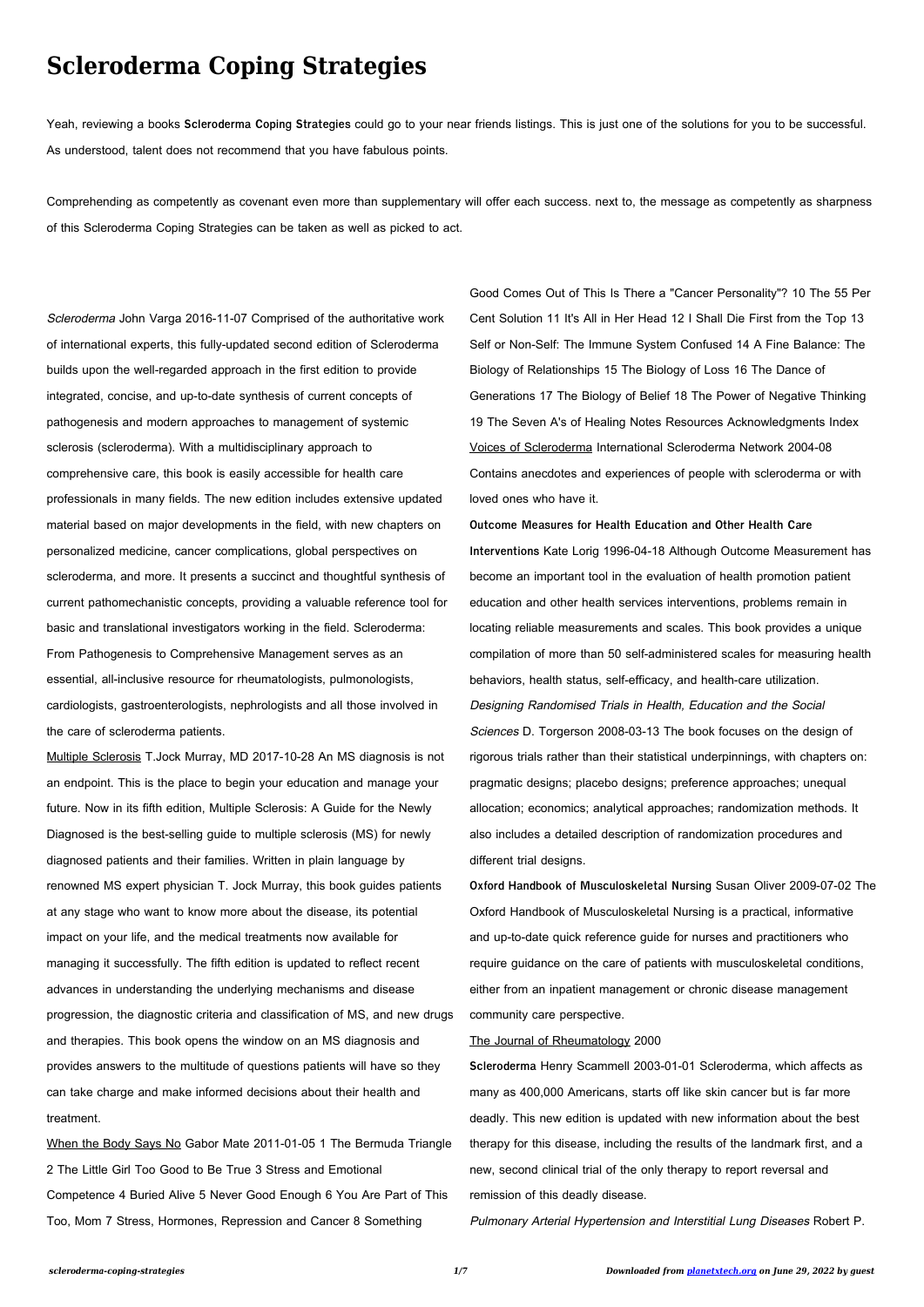Baughman 2009-01-01 Interstitial lung disease (ILD) is a broad category of lung diseases that includes more than 150 disorders characterized by scarring or fibrosis of the lungs. In Pulmonary Arterial Hypertension and Interstitial Lung Disease: A Clinical Guide, renowned experts provide a state-of-the-art overview of the problems seen by physicians in the clinical management of ILDs. Divided into two sections, the first part provides and update on general issues and introduces both interstitial lung disease and associated pulmonary hypertension. A detailed analysis of the pathology of the various interstitial lung diseases is also provided. The second part addresses specific categories of disease. Bronchiolitis, hypersensitivity pneumonitis, and other conditions are covered, and the use of inspiratory and expiratory high resolution CT scan is discussed as well. This important new text is an invaluable resource for the practicing physician who must be aware of the broad and troubling manifestations of interstitial lung disease.

Practical Management of Systemic Sclerosis in Clinical Practice Marco Matucci-Cerinic 2020-12-18 This book provides a practical guide for managing a variety of problems encountered by the clinician in managing patients with systemic sclerosis. Chapters take a problem-orientated approach to help the reader cut through potential barriers that can arise when working with different medical specialities. Management strategies for a broad range of conditions, including pericardial and pleural effusion, sicca syndrome, calcinosis and watermelon stomach, are presented. Practical Management of Systemic Sclerosis in Clinical Practice describes a range of problems and clinical items encountered by a variety of medical professionals who encounter these patients. It is a valuable resource for rheumatologists, immunologists, specialist nurses and primary care professionals.

**Lupus** Sasha Bernatsky 2005 An essential reference for patients and their caregivers. The Lupus Foundation of America estimates that 1.5 million people in the United States are currently grappling with lupus. Lupus is a chronic disease caused by inflammation in one or more parts of the body. It can target any of the body's tissues, and its symptoms are many. Because every lupus experience is unique, it's often called 'the disease of a thousand faces.' Written for non-medical readers, this authoritative reference provides clear, detailed information on: How lupus works within the body What can be done to manage and minimize symptoms Drug

treatments Alternative therapies Concerns particular to women and children. Lupus is an essential guide for patients diagnosed with this disease as well as their caregivers.

**The Scleroderma Book** Maureen D. Mayes 2005-05 "The ultimate resource for patients and their families seeking to gain a better understanding of this complex disease."--Back cover.

Voices of Scleroderma Judith R. Thompson 2003-05 Contains anecdotes and experiences of people with scleroderma or with loved ones who have it.

**Supporting People with Scleroderma** Katherine Milette 2018 "Reducing the burden of chronic diseases has been identified as a health priority by National and International health organizations around the world, and community-based supportive interventions have been proposed as one possible way of achieving this goal. In general, receiving social support has been found to impact health and benefit many individuals with chronic disease who are engaged in disease management efforts. Scleroderma is a rare and complex rheumatic, autoimmune disease that affects the connective tissues and people who receive a diagnosis can experience a wide variety of challenges in their daily life. Because of the unique challenges that rare disease patients can experience related to the disease impact and navigating health care, people diagnosed with scleroderma may benefit from a variety of supportive interventions to help them better cope. However, no definitive conclusions can be drawn at this time about the unique support needs of people with scleroderma since qualitative investigations directly looking at coping and social support for scleroderma are limited. In the current dissertation research, two distinct focus group studies were conducted using a social constructionist framework. The purpose of Study 1 was to explore differing perspectives regarding the challenges experienced and strategies used while coping with scleroderma, through focus group discussions with people who have a diagnosis of scleroderma (4 focus groups, n=34) and health care professionals working with patients with scleroderma (1 focus group, n=8). The purpose of Study 2 was to perform an exploratory, follow-up investigation to Study 1 to deepen our understanding of patient perspectives about the influence of social support on the ability to cope with scleroderma (4 focus groups, N=19). Findings from Study 1 provided a deeper understanding of the unique challenges experienced by people with scleroderma while actively coping with the disease, including problems accessing information (e.g., from healthcare professionals), dealing with negative emotions (e.g., related to misunderstandings with loved ones), and accessing resources (e.g., effective scleroderma treatments). Study 1 also provided knowledge about helpful strategies to address those coping challenges (e.g., advocating for your needs and learning to problem solve). Next, findings from Study 2 showed that to better cope with their disease, individuals with scleroderma often relied on close social relationships to provide different types of support, such as emotional, informational, and instrumental support. In addition, different relational factors were identified that either enhanced or impeded the ability of people with scleroderma to rely on social support to cope with their disease, including different issues related to communication style, active engagement, and complementarity. Implications of the dissertation findings and future direction for research will be discussed." -- Relationships of Positive and Negative Affect to Coping and Functional Outcomes in Systemic Sclerosis Ingunn Hansdottir 2002 A vast literature

has shown that chronic illness has a negative impact on emotional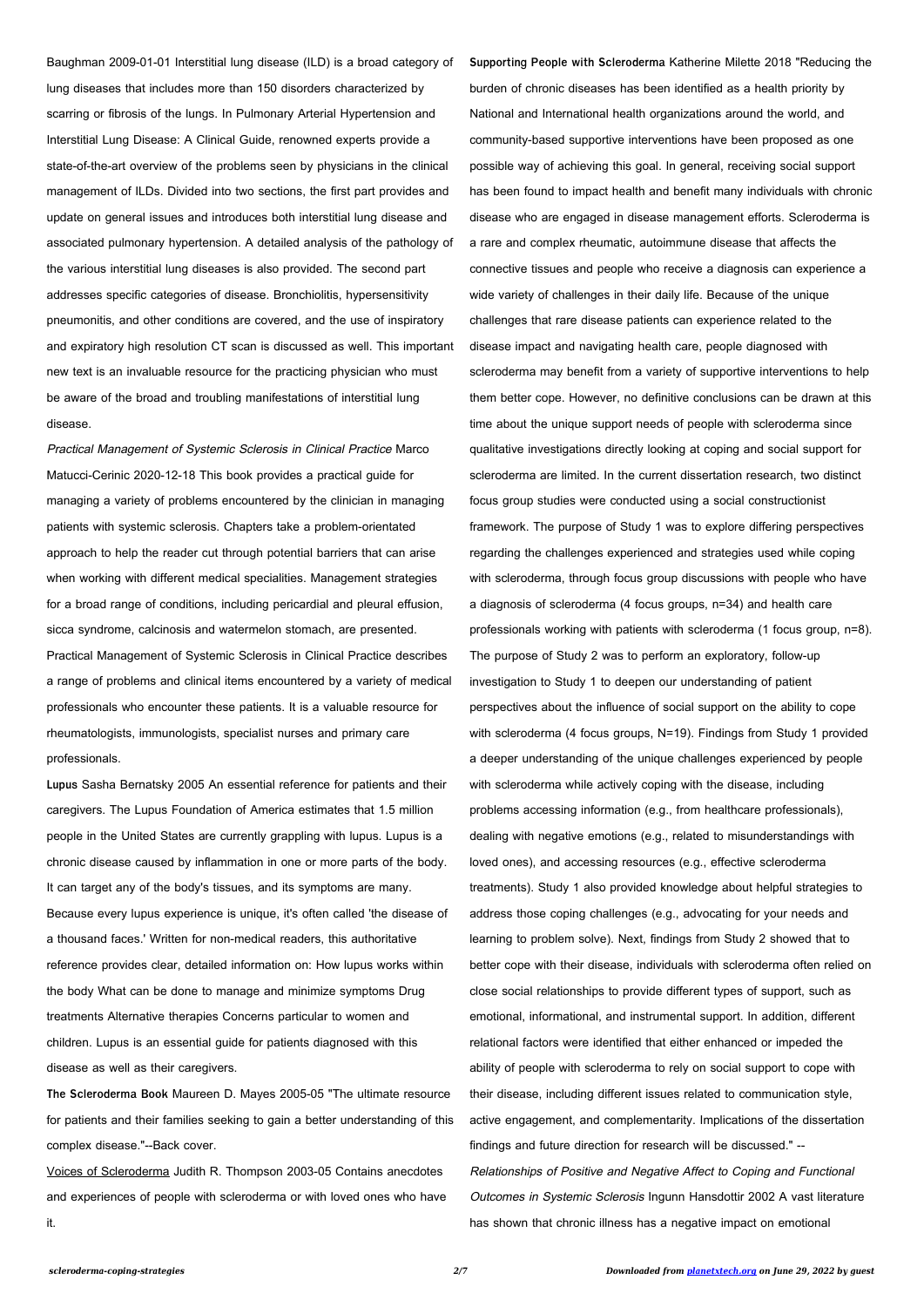adjustment. To date conceptual models guiding this research have focused on negative emotions and psychopathology. However, most people with chronic illness do not meet criteria for a diagnosable disorder, suggesting that our focus should be on normal emotional processes instead. Based on the two-dimensional model of emotion proposed by Watson and Tellegen (1985), which suggests two distinct factors of emotion, positive affect (PA) and negative affect (NA), the present study extended previous research by examining the role of both PA and NA in adjustment to chronic illness. It was hypothesized that PA and NA would represent distinct aspects of emotional well-being with separate influences on factors related to adjustment to chronic illness. Participants were 96 patients with confirmed diagnoses of Systemic Sclerosis, a severe and chronic rheumatic disease. As part of a larger longitudinal study, participants completed self-report measures assessing PA and NA (Positive and Negative Affective Schedule; PANAS), coping (Revised Ways of Coping Checklist), and functional outcomes (pain and disability measured with the Health Assessment Questionnaire). Confirmatory factor analysis indicated that PA and NA constituted separate, negatively correlated factors. The utility of assessing both PA and NA was further supported by differential relationships of PA and NA to coping and functional outcomes. Hierarchical regression analysis showed that relations among coping, affect and functional outcomes were consistent with a mediational model, in which affect was found to mediate the association between coping and functional outcomes after controlling for disease severity. Adaptive coping was associated with higher PA, and PA was related to better functional outcomes, i.e. lower levels of pain and disability. Maladaptive coping was associated with higher NA, and NA was related to higher levels of pain. Using a latent structural equation modeling approach, the mediational model yielded a marginally acceptable fit to the data. Implications suggest the importance of assessing both PA and NA in order to fully understand the process of adjusting to chronic illness, as well as to identify mechanisms that lead to improved functional outcomes in systemic sclerosis.

**Pathology - E-Book** Catherine C. Goodman 2013-08-07 Understand how a patient's conditions might affect physical therapy and outcomes so that you can design safe and effective interventions. The only pathology textbook written specifically for physical therapists, Pathology: Implications for the Physical Therapist, Third Edition, offers guidelines, precautions, and contraindications for interventions with patients who have musculoskeletal or neuromuscular problems as well as other conditions such as diabetes, heart disease, or pancreatitis. Learn about the cause of these conditions, the pathogenesis, medical diagnosis and treatment, and most importantly, the special implications for the therapist. In addition to addressing specific diseases and conditions, this text emphasizes health promotion and disease prevention strategies and covers issues with implications for physical therapy management, such as injury,

inflammation, and healing; the lymphatic system; and biopsychosocial–spiritual impacts on health care. With this practical and evidence-based text, now enhanced with full-color illustrations and the latest research, you'll know what to factor into your clinical decisions to achieve the best outcomes for your patients. Incorporates the Medical Model, the Disablement Model, and the ICF Model Incorporates Preferred Practice Patterns from the Guide to Physical Therapist Practice, Second Edition throughout the text Presents key information in at-a-glance format that is organized by body system for easy reference Provides the basic science information and the clinical implications of disease within the rehabilitation process, covering common illnesses and diseases, adverse effects of drugs, organ transplantation, laboratory values, and much more Focuses on health promotion and disease prevention throughout "Special Implications for the Therapist sections present the most likely practice patterns associated with each disease or disorder and address precautions, contraindications, and considerations specific to PTs. Current information on conditions, medical testing and treatment, and practice models keeps you up-to-date on the latest research findings and recent changes in the field. Companion Evolve site provides easy access to articles referenced in the text with links to Medline. Tables and text boxes throughout the text summarize important information and highlight key points.

The Impact of the COVID-19 Pandemic on Child, Adolescent, and Adult Development Silton, Nava R. 2022-04-08 The unprecedented nature of the COVID-19 pandemic impacted individuals, families, communities, states, and countries in ways that were never expected. A closer study of how the pandemic affected different areas of individuals' development and mental and physical health, while also offering best practices and therapies for contending with extreme changes in life, is necessary to successfully move forward. The Impact of the COVID-19 Pandemic on Child, Adolescent, and Adult Development delves into how the COVID-19 pandemic impacted schooling, relationships, and mental, physical, and developmental health as well as how it adversely impacted those with disabilities. This publication is beneficial to those in academic settings within a variety of disciplines including psychology, sociology, epidemiology, public health, among others, as well as for laypeople and educational institutions who are trying to work through the impact of the pandemic and to better comprehend the changes, aftermath, and best practices for progressing. Covering a range of topics such as creative art therapy and child abuse, this essential reference is ideal for researchers, academicians, practitioners, administrators, instructors, counselors, and students. **Scleroderma** Mary Anne Dunkin 2006 Scleroderma, An Issue of Rheumatic Disease Clinics Maureen D. Mayes, MD, MPH 2015-08-03 Scleroderma, or systemic sclerosis, is a chronic connective tissue disease generally classified as one of the autoimmune rheumatic diseases. Hardening of the skin is one of the most visible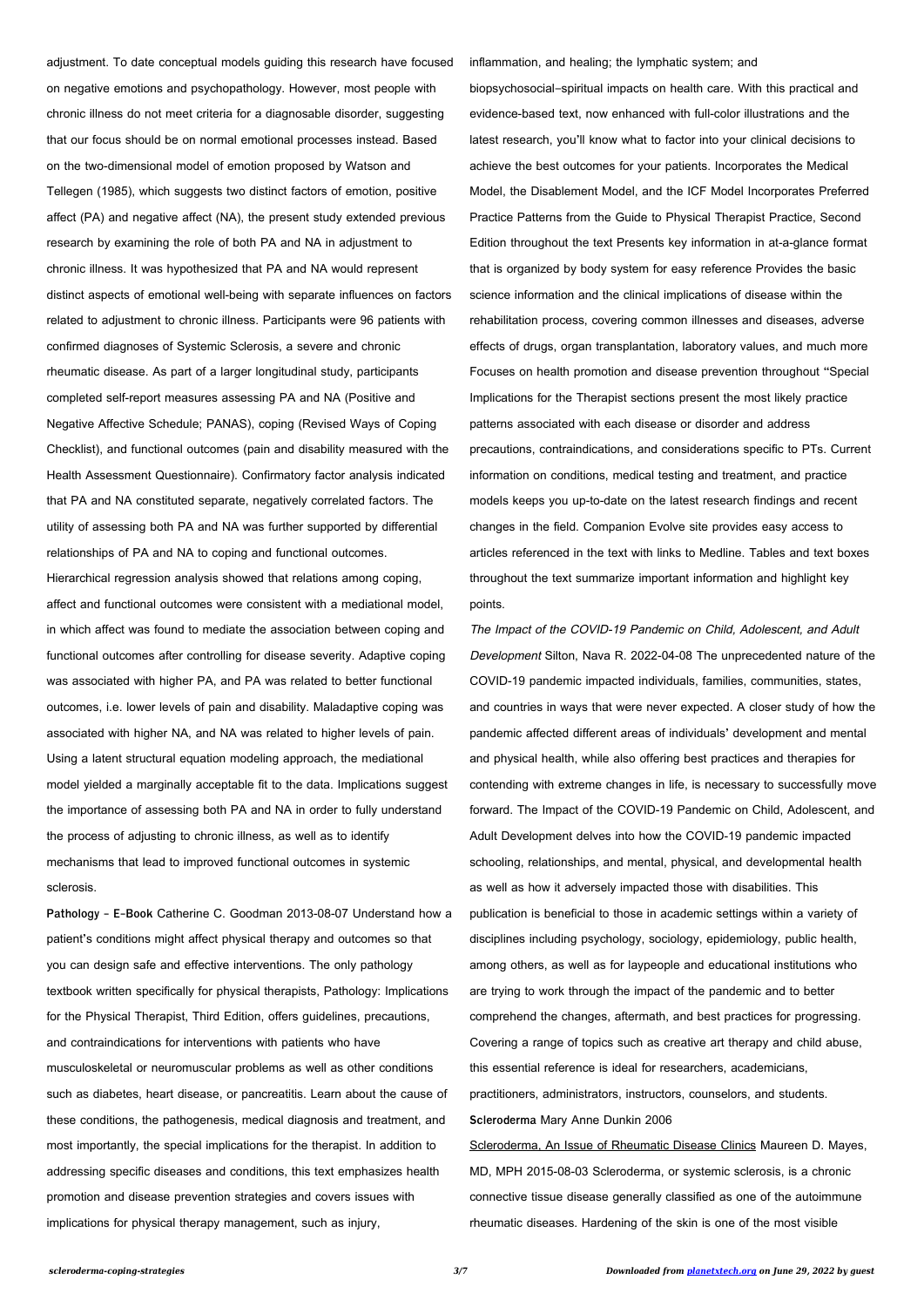manifestations of the disease. It's estimated that about 300,000 Americans have scleroderma. About one third of those people have the systemic form of scleroderma. Since scleroderma presents with symptoms similar to other autoimmune diseases, diagnosis is difficult. This issue will cover: The Genetic Basis of SSc: Genetics, Epigenetics, Mechanisms of Pathogenesis - linking fibrosis, vasculopathy and immune dysregulation, The Role of Autoantibodies in Diagnosis and Prognosis/survival; Managing Raynaud's phenomenon and ischemic ulcers, managing SSc Lung Disease, Monitoring for and Managing Pulmonary Arterial Hypertension, and many more!

Clinical Management in Psychodermatology Wolfgang Harth 2008-11-14 Psychocutaneous Medicine offers an overview of diseases in psychosomatic dermatology and creates a bridge between cutaneous and emotional disorders using extraordinary illustrations and clinical images of psychosomatic dermatology. It covers both common and rare diseases and helps doctors and psychologists recognize and deal with psychosocial features in dermatology and venerology. This superbly illustrated clinical atlas with concise text passages follows the American diagnosis classification DSM-V and current evidence-based guidelines. It allows rapid recognition of masked emotional disorders and thus administration of the most effective and efficient treatment as early as possible. Hone your diagnostic vision for psychosomatic disorders. Treat your patients efficiently and effectively. Psychocutaneous Medicine is a picture atlas and textbook that is indispensable for dermatologists, psychologists, pediatricians and general practitioners.

We are Not Alone Sefra Pitzele 1986-01-01 Explains the problems faced by victims of chronic illnesses, gives practical advice on coping, and discusses sexuality, diet, exercise, and adaptive living devices **Multiple Sclerosis** Dr. Nancy J. Holland, RN, EdD 2007-02-15 The diagnosis of multiple sclerosis (MS) poses potential concerns related to all aspects of life and plans for the future. Family members and other loved ones are similarly concerned, and everyone involved struggles to make sense of life with this permanent intruder. One of the first responses is usually an active search for information about the disease itself and its potential long-term effects. Chapters discuss the nature of MS, its management, and guidelines for dealing with all aspects of the disease and its impact on your life. A chapter on services available from the National Multiple Sclerosis Society, a glossary, a list of resources, and additional reading suggestions make this the place to begin your education about MS. With education and proper care, most people diagnosed with multiple sclerosis will lead full and productive lives. Multiple Sclerosis: A Guide for the Newly Diagnosed, Third Edition is an essential resource for everything you need to know about MS, and includes new or updated sections on: The most current medical treatments for the management of MS Complementary and alternative medicine and MS Financial and life planning Children with MS Updated diagnostic criteria

The Official Patient's Sourcebook on Scleroderma James N. Parker 2002 This sourcebook has been created for patients who have decided to make education and Internet-based research an integral part of the treatment process. Although it gives information useful to doctors, caregivers and other health professionals, it also tells patients where and how to look for information covering virtually all topics related to scleroderma, from the essentials to the most advanced areas of research. The title of this book includes the word official. This reflects the fact that the sourcebook draws from public, academic, government, and peer-reviewed research. Selected readings from various agencies are reproduced to give you some of the latest official information available to date on scleroderma. Following an introductory chapter, the sourcebook is organized into three parts. PART I: THE ESSENTIALS; Chapter 1. The Essentials on Scleroderma: Guidelines; Chapter 2. Seeking Guidance; Chapter 3. Clinical Trials and Scleroderma; PART II: ADDITIONAL RESOURCES AND ADVANCED MATERIAL; Chapter 4. Studies on Scleroderma; Chapter 5. Patents on Scleroderma; Chapter 6. Books on Scleroderma; Chapter 7. Multimedia on Scleroderma; Chapter 8. Periodicals and News on Scleroderma; Chapter 9. Physician Guidelines and Databases; Chapter 10. Dissertations on Scleroderma; PART III. APPENDICES; Appendix A. Researching Your Medications; Appendix B. Researching Alternative Medicine; Appendix C. Researching Nutrition; Appendix D. Finding Medical Libraries; Appendix E. Your Rights and Insurance; ONLINE GLOSSARIES; SCLERODERMA GLOSSARY; INDEX. Related topics include: Familial Progressive Systemic Sclerosis, Morphea, Progressive systemic sclerosis, Systemic Sclerosis. **Rehabilitation of the Hand and Upper Extremity, E-Book** Terri M. Skirven 2020-01-14 Long recognized as an essential reference for therapists and surgeons treating the hand and the upper extremity, Rehabilitation of the Hand and Upper Extremity helps you return your patients to optimal function of the hand, wrist, elbow, arm, and shoulder. Leading hand surgeons and hand therapists detail the pathophysiology, diagnosis, and management of virtually any disorder you're likely to see, with a focus on evidence-based and efficient patient care. Extensively referenced and abundantly illustrated, the 7th Edition of this reference is a "must read" for surgeons interested in the upper extremity, hand therapists from physical therapy or occupational therapy backgrounds, anyone preparing for the CHT examination, and all hand therapy clinics. Offers comprehensive coverage of all aspects of hand and upper extremity disorders, forming a complete picture for all members of the hand team—surgeons and therapists alike. Provides multidisciplinary, global guidance from a Who's Who list of hand surgery and hand therapy editors and contributors. Includes many features new to this edition: considerations for pediatric therapy; a surgical management focus on the most commonly used techniques; new timing of therapeutic interventions relative to healing characteristics; and in-print references wherever possible. Features more than a dozen new chapters covering Platelet-Rich Protein Injections,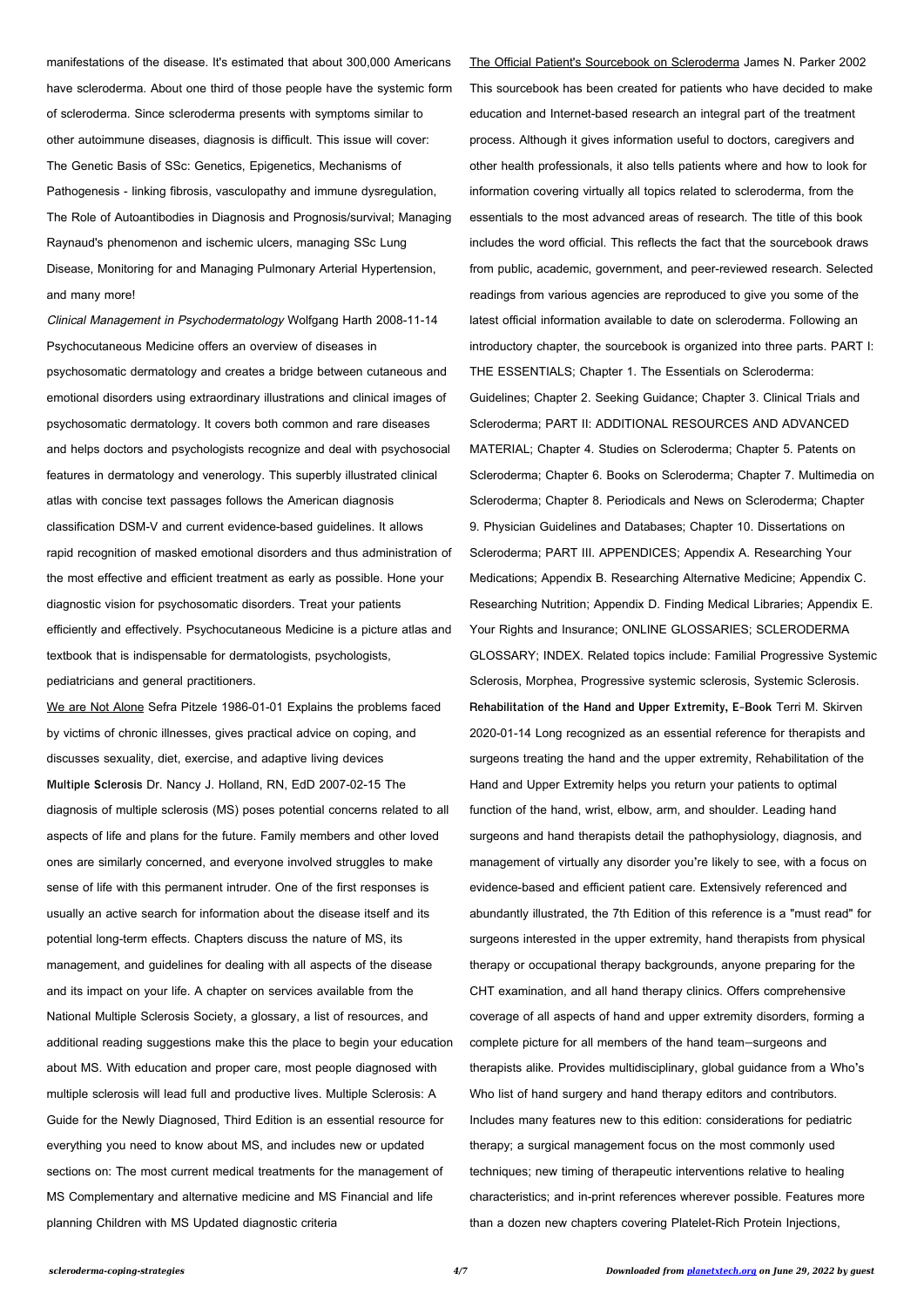Restoration of Function After Adult Brachial Plexus Injury, Acute Management of Upper Extremity Amputation, Medical Management for Pain, Proprioception in Hand Rehabilitation, Graded Motor Imagery, and more. Provides access to an extensive video library that covers common nerve injuries, hand and upper extremity transplantation, surgical and therapy management, and much more. Helps you keep up with the latest advances in arthroscopy, imaging, vascular disorders, tendon transfers, fingertip injuries, mobilization techniques, traumatic brachial plexus injuries, and pain management—all clearly depicted with full-color illustrations and photographs.

**Miracles on My Watch** Bianca Podesta 2016-02-26 A gifted storyteller with long experience in ministry, Bianca Podesta has a heart that recognizes everyday holiness. Here you will read how ordinary events and people have been transformed into light-filled windows that reflect grace and Presence. A just-baptized baby giggles, and an entire congregation is drawn into a new awareness of who they are. A dying man is given several months for catching up with his soul. From time to time you will be surprised by a story that cannot be easily explained. It will take your breath awayor, more exactlygive it back. Not always pretty or easy, these carefully nuanced and honest tales will challenge you to become more aware of the miracles in your own life. Rev. Tilda Norberg, Founder, Gestalt Pastoral Care. Author, Consenting to Grace A journalist for twenty years, I am always on the outlook for a good story. Bianca Podestas Miracles on My Watch, derived from her work in churches as well as from widely different settings, is a treasure trove. Thought provoking and inspiring. I couldnt put it down. Valerie Zehl, Award-Winning Columnist, **Gannett** 

Occupational and Physical Therapy for Children with Rheumatic Diseases Gay Kuchta 2022-02-27 'This volume comes at an important time in the development of the discipline, and reflects the knowledge gained by the authors through decades of hands-on experience of treating children and adolescents with the entire spectrum of rheumatic diseases. It emphasizes the integration of the expertise of all health care providers in an interactive team' - Ross Petty in the Foreword. This highly practical handbook is easy to read and refer to on a daily basis. The wide-ranging style encourages a multidisciplinary, team-based approach to provide continuity of care, and the handy binding and layout is designed to aid quick access of core information. Featuring over 230 full-colour images and reproducible resources for patients and carers, this guide is a vital resource for Allied Health Professionals, especially those working with children.

**Diary of an Eating Disorder** Chelsea Smith 1998-01-01 Chelsea Smith's journal entries help to chronicle her struggle to overcome anorexia and bulimia and give insights into what factors lead to her eating disorder, while her mother's entries tell how her family was struggling to come to terms with Chelsea's illness.

Summary of Gabor Mate's When the Body Says No Milkyway Media

2022-04-28 Please note: This is a companion version & not the original book. Book Preview: #1 Raynaud's phenomenon is a condition in which the small arteries supplying the fingers are narrowed, depriving the tissues of oxygen. It can lead to gangrene, and in some cases, scleroderma. #2 The idea that people's emotional coping style can be a factor in scleroderma or other chronic conditions is anathema to some physicians. #3 The more specialized doctors become, the less they understand the human being in whom that part or organ resides. The people I interviewed for this book reported that neither their specialists nor their family doctors had ever invited them to explore the personal, subjective content of their lives. #4 Until the advent of modern medical technology and scientific pharmacology, physicians relied on placebo effects to treat their patients. Today, we have lost the ability to treat our patients based on their confidence in their inner ability to heal.

Managing Chronic Conditions Ellen Nolte 2008 This book examines the health system response to the rising burden of chronic disease in eight countries. It provides a detailed assessment of the current situation, a description of the policy framework and future scenarios, as well as evaluation and lessons learned.

**If You Have to Wear an Ugly Dress, Learn to Accessorize: Guidance, Inspiration, and Hope for Women with Lupus, Scleroderma, and Other Autoimmune Illne** Linda McNamara 2011-08 Chronic illness forces you to slow down and reexamine your values, your choices, and the way you define yourself. This book offers companionship throughout the process, helping you face your challenges with dignity and grace.

**The Autoimmune Connection: Essential Information for Women on Diagnosis, Treatment, and Getting On With Your Life** Rita Baron-Faust 2016-04-08 The most up-to-date book on the subject gives women all the essential information on diagnosis and treatment of autoimmune medical conditions The Autoimmune Connection explains the links between autoimmune diseases and offers up-to-date information on diagnosis, treatments, and risks for women with one or more autoimmune disease, such as lupus, rheumatoid arthritis, or Crohn's disease. You will will learn how to sort out vague and seemingly unrelated early signs and symptoms; which diagnostic tests they may need and what the results can mean; how autoimmune diseases and treatments can affect you at different stages of life; what new treatments and therapies are on the horizon; and where to find the proper specialist and how to navigate the health-care system NEW: Major breakthroughs in the treatment of rheumatoid arthritis, thyroid disease, diabetes, Celiac, multiple sclerosis NEW: Potential environmental triggers for autoimmunity, such as cigarette smoke, crystalline silica, asbestos, mercury, lead, viruses and other microbes, pesticides, pollutants, solvents, and petroleum byproducts NEW: Current drugs on the market and recently discovered side effects and long-term complications connected to existing drug therapies NEW: Healthcare law reform provisions and key changes to Medicare and Medicaid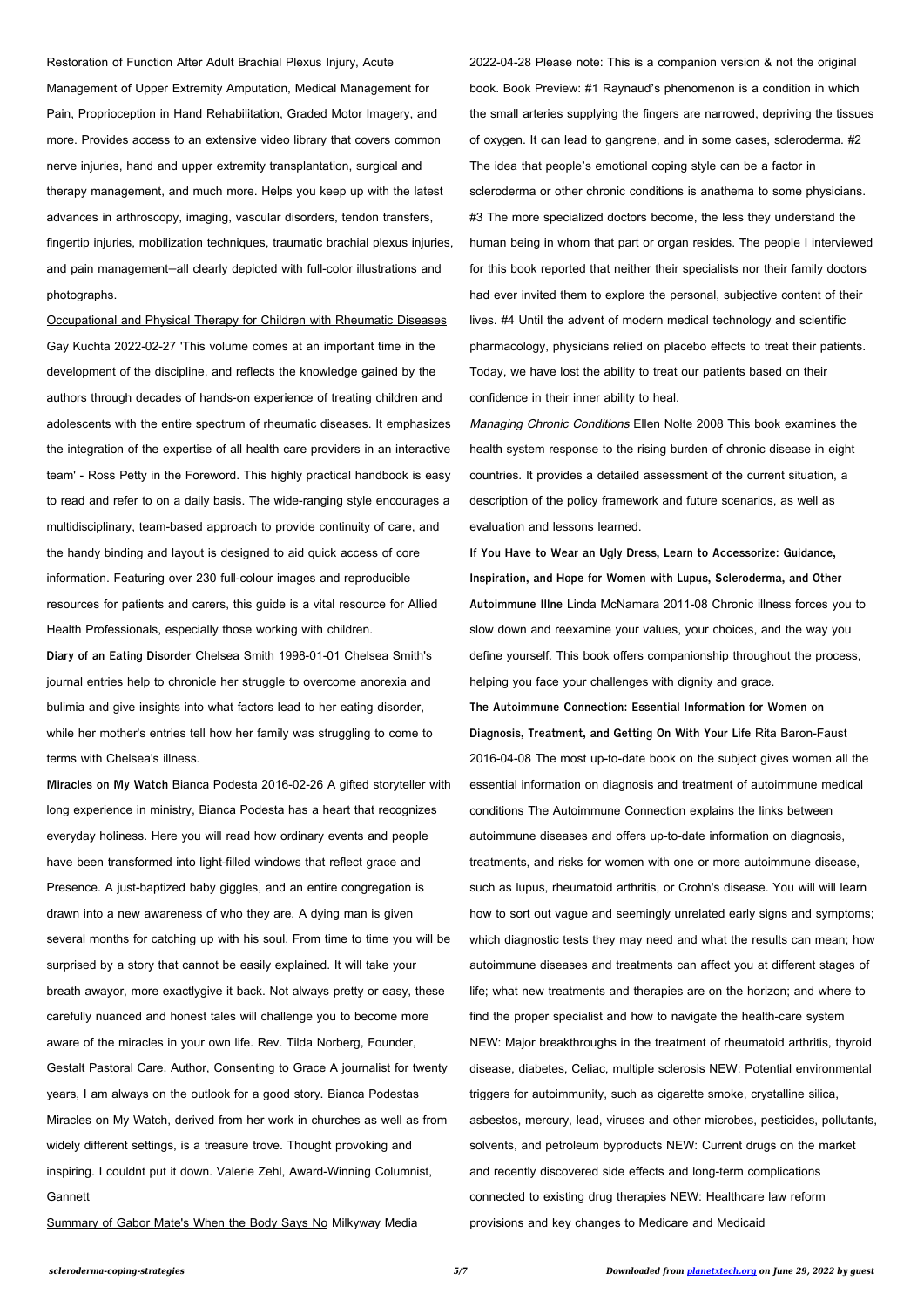**Clinical Companion for Medical-Surgical Nursing - E-Book** Donna D. Ignatavicius 2017-09-28 The go-to clinical companion for medical-surgical nursing students! Clinical Companion for Ignatavicius, Workman, and Rebar's Medical-Surgical Nursing: Interprofessional Collaborative Care, 9th Edition, is an A-Z, easy-to-use guide to more than 250 common medicalsurgical conditions and their management. Written in a reader-friendly, direct-address style, this convenient tool is perfect for helping you out on clinical days in school and in practice. This edition features a unique focus on the concepts and exemplars found in the Ignatavicius textbook, along with updated content throughout that cross-references to the main text. With a streamlined collaborative care format, complete with new QSEN highlights and a reorganized Concepts in Medical-Surgical Nursing section, it will quickly become your favorite bedside reference. A-Z synopses of more than 250 diseases and disorders, along with related collaborative care, serve as both a quick reference for clinical days and a study resource for diseases/disorders and related collaborative care. QSEN highlights each focus on one or more of the six core QSEN competencies (Patient-Centered Care, Teamwork & Collaboration, Evidence-Based Practice, Quality Improvement, Safety, and Informatics) to help you understand how to apply QSEN competencies for safe patient care. Quick reference thumb tabs appear along the edges of the pages to facilitate quick access to clinical information for just-in-time learning and reference at the bedside. NEW! Updated content matches the 9th edition of the Ignatavicius textbook for a reliably seamless reference and study experience. NEW and UNIQUE! Additional focus on concept exemplars reflects the new conceptual focus of the Ignatavicius textbook and includes cross-references to refer you to relevant exemplar disorders. NEW and UNIQUE! A Concepts for Interprofessional Collaborative Care section (Part One) reflects the emphasis on nursing concepts in the Ignatavicius textbook and provides you with a quick reference to essential concepts needed for effective nursing practice. NEW and UNIQUE! Interprofessional focus added to remind you to coordinate care with other health professionals. NEW! Cross references to the Ignatavicius textbook point you to detailed coverage of each concept or disorder. UNIQUE! Consistent collaborative care format mirrors that of the Ignatavicius textbook to more effectively prepare you for clinical days. UNIQUE! Nursing Safety Priorities (Drug Alert, Critical Rescue, and Action Alert) reinforce critical safety measures at the bedside and mirror those in the Ignatavicius textbook. Raynaud's Phenomenon Fredrick M. Wigley 2014-10-24 Raynaud's Phenomenon: A Guide to Pathogenesis and Treatment comprehensively reviews the understanding of a disorder that continues to challenge primary care clinicians and specialists alike. In the last decade, there have been important advances not only in understanding the pathophysiology of Raynaud's Phenomenon (RP), but also in developing diagnostic methods and effective drug and non-drug therapies. Thoroughly discussing the various manifestations of RP, including childhood RP, RP secondary to

connective tissue disease, and a variety of other associated disorders that include vascular perturbation that mimics RP, this title provides a wealth of new information available on normal and abnormal thermoregulation and helps physicians identify the best therapeutic approaches to treating RP. The work offers differential diagnosis options, reviews potential causes such as autoimmune disease, industrial trauma, drugs, and metabolic causes and provides clear recommendations for therapy. Engaging readers with case vignettes and a plethora of visual aids, Raynaud's Phenomenon: A Guide to Pathogenesis and Treatment is a state-of-theart, authoritative reference and invaluable contribution to the literature that will be of interest to physicians, patients, and individuals dealing with these disease processes.

Citizenship Policies in the New Europe Rainer Bauböck 2007 Includes statistical data.

**When the Body Says No** Gabor Maté, MD 2011-02-11 NATIONAL BESTSELLER In this accessible and groundbreaking book -- filled with the moving stories of real people -- medical doctor and bestselling author of Scattered Minds, Gabor Maté, shows that emotion and psychological stress play a powerful role in the onset of chronic illness. Western medicine achieves spectacular triumphs when dealing with acute conditions such as fractured bones or life-threatening infections. It is less successful against ailments not susceptible to the quick ministrations of scalpel, antibiotic or miracle drug. Trained to consider mind and body separately, physicians are often helpless in arresting the advance of most of the chronic diseases, such as breast cancer, rheumatoid arthritis, Crohn's disease, multiple sclerosis, fibromyalgia, and even Alzheimer's disease. Gabor Maté has found that in all of these chronic conditions, there is a common thread: people afflicted by these diseases have led lives of excessive stress, often invisible to the individuals themselves. From an early age, many of us develop a psychological coping style that keeps us out of touch with the signs of stress. So-called negative emotions, particularly anger, are suppressed. Dr. Maté writes with great conviction that knowledge of how stress and disease are connected is essential to prevent illness in the first place, or to facilitate healing. When the Body Says No is an impressive contribution to current research on the physiological connection between life's stresses and emotions and the body systems governing nerves, immune apparatus and hormones. With great compassion and erudition, Gabor Maté demystifies medical science and, as he did in Scattered Minds, invites us all to be our own health advocates. Excerpt from When the Body Says No "Only an intellectual luddite would deny the enormous benefits that have accrued to humankind from the scrupulous application of scientific methods. But not all aspects of illness can be reduced to facts verified by double-blind studies and by the strictest scientific techniques. We confine ourselves to a narrow realm indeed if we exclude from accepted knowledge the contributions of human experience and insight. . . . "In 1892 William Osler, one of the greatest